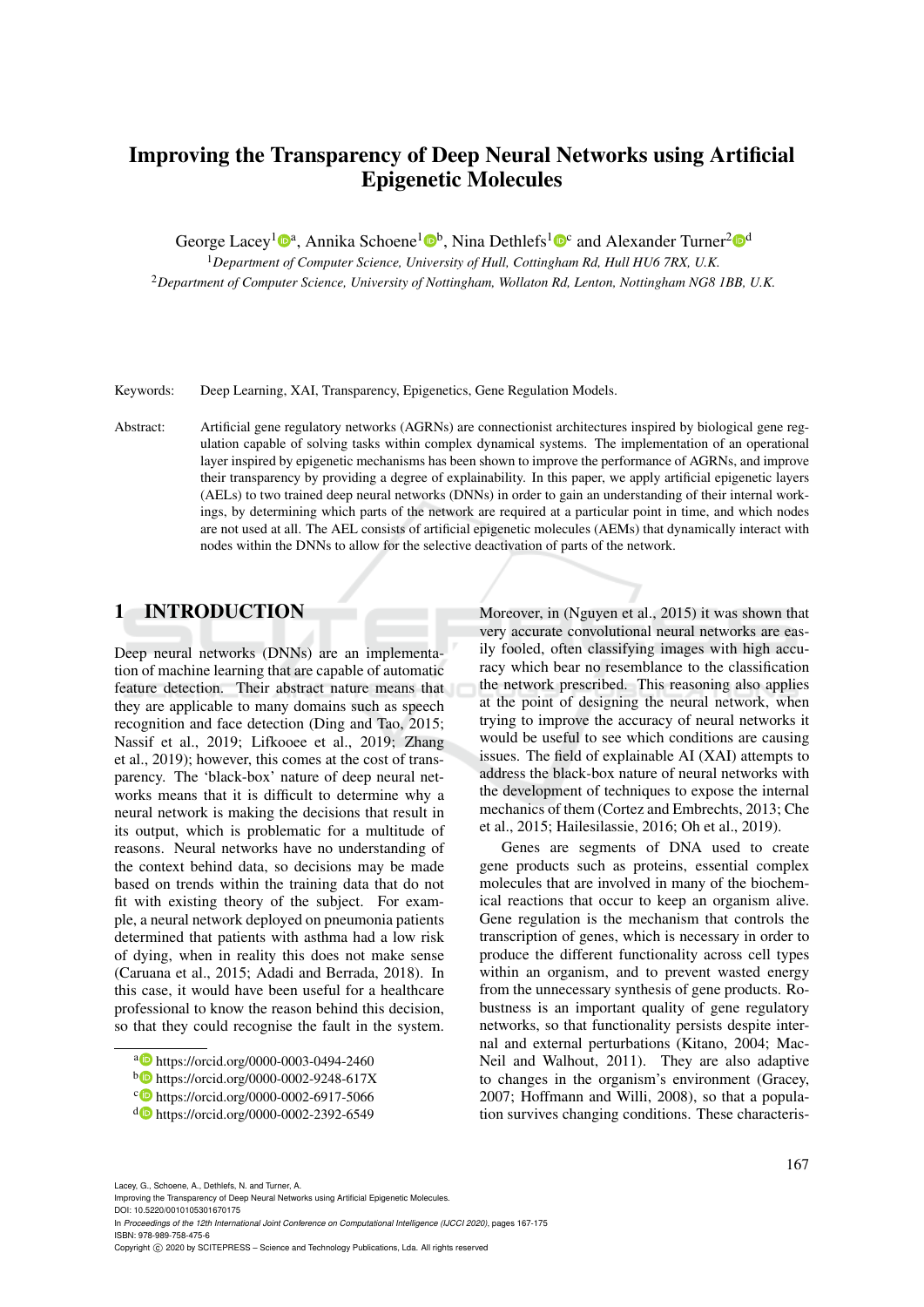tics prompted computational models to be produced such as the 'Artificial Genetic Network' (AGRN), capable of solving tasks in chaotic environments despite its simple, abstract nature (Lones et al., 2010). The addition of a layer inspired by epigenetics has been found to improve the performance, transparency, and even allow for a degree of manual control over the networks (Turner et al., 2013; Turner and Dethlefs, 2017).

In this paper, we apply an epigenetic layer consisting of artificial epigenetic molecules to two DNNs, connectionist architectures not inspired by the interactions of gene regulation in an attempt to determine if the transparent properties of previous epigenetically inspired architectures can be applied to DNNs. The content of the paper is arranged as follows: the background of gene regulation and how this has inspired computational analogues will be described, followed by a description of the model used, the experimental methodology will then be detailed, and finally a conclusion will be made.

## 2 BIOLOGICAL GENE REGULATION

Proteins are complex molecules that perform a variety of functions within biological organisms (Henzler-Wildman and Kern, 2007), examples include enzymes, which act as catalysts during biochemical reactions, and messenger proteins, which coordinate processes involving different types of tissues and organs. Proteins are a gene product, a result of gene expression where genes are transcribed from DNA to produce RNA, which is translated into a polypeptide sequence. The polypeptide sequence, sometimes in conjunction with other polypeptide sequences forms the final gene product. Higher order multicellular organisms are composed of many different tissues which are made up of different cell types such as muscle and skin cells, each with their own properties. The function of a cell is determined by the proteins that are produced by the DNA within the cell. Gene regulation is the process that determines which genes will be transcribed from the cell's DNA.

#### 2.1 Epigenetics

The term 'epigenetics' has developed since its inception, as it was originally used to refer to epigenesis (Haig, 2004), a theory now generally accepted. The term was also used to refer to all of the interactions that occur between genes and their external environment to result in phenotypic changes to an organism (Waddington et al., 1939; Müller and Olsson, 2003). A modern use of the term derived from this is "the study of mitotically and/or meiotically heritable changes in gene function that cannot be explained by changes in DNA sequence" (Riggs et al., 1996), this is the definition to which we will adhere in this paper. This definition specifies that changes are heritable, meaning that they are passed down to an organism's offspring. It also specifies that the changes are caused by changes to the DNA nucleotide sequence.

In complex eukaryotic organisms, DNA must be condensed into chromatin so that it may fit within the nucleus of the organism's cells. Chromatin is formed by chains of nucleosomes formed as approximately 146 base pairs of DNA coiled around a histone octamer (a group of histone proteins). Chromatin acts as an indexing system, providing RNA polymerase and transcription factors access to the underlying DNA so that transcription can occur (Phillips and Shaw, 2008). The DNA in chromatin is generally inaccessible to the transcriptional machinery. Chromatin remodelers are complexes consisting of multiple proteins that alter the structure of nucleosomes to allow for processes such as transcription (Murawska and Brehm, 2011), DNA repair (Chai et al., 2005) and chromatin assembly (Polo and Almouzni, 2006).

## 3 GENE REGULATION MODELS

Artificial gene regulatory networks (AGRNs) are models of gene regulation that are usually designed to serve one of two purposes. Models may be created by geneticists to simulate the dynamics of biological gene regulation in order to improve the understanding of it (Keedwell et al., 2002; Kauffman et al., 2003). Models may also be created to capture the useful properties found within gene regulation to apply them to computational problems (White et al., 2005; Lones et al., 2010). In this work, we will attempt to use a model inspired by epigenetics to act on a connectionist architecture in order to improve our understanding of it. Robustness to internal and external perturbations and adaptability are properties found within biological gene regulation, and have been shown to be present in computational models (Turner et al., 2013; Turner et al., 2017).

More formally, this AGRN architecture can be defined by the tuple  $\langle G, L, \text{In}, \text{Out} \rangle$ , where:

*G* is a set of genes  $\{g_0 \dots g_{|G|} : g_i = \langle a_i, I_i, W_i \rangle\}$ where:

 $a_i$ :  $\mathbb R$  is the activation level of the gene.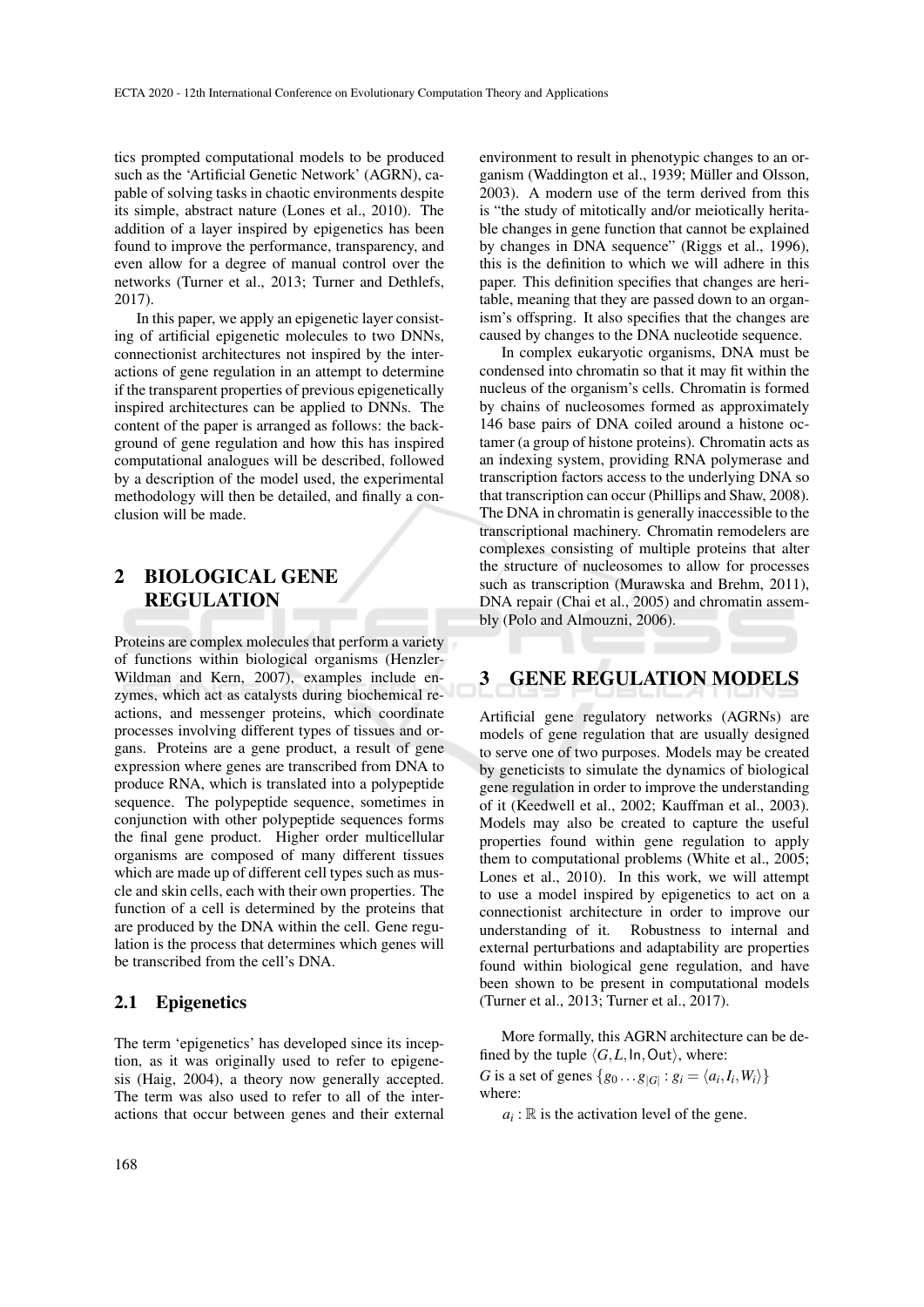$I_i \subseteq G$  is the set of inputs used by the gene. *W*<sup>*i*</sup> is a set of weights, where  $0 \leq w_i \leq 1$ ,  $|W_i| = |I_i|.$ 

*L* is a set of initial activation levels, where  $|L_N| = |N|$ . In  $\subset$  *G* is the set of genes used as external inputs. Out  $\subset$  *G* is the set of genes used as external outputs.

The 'Random Boolean Network (RBN)' was an attempt to model interactions between genes by modelling them as binary functions. The behaviour of the network is a function of the interactions between genes. Despite their simplicity, RBNs have been shown to exhibit short and stable cycles, and behave with similarity to biological gene regulatory networks (Kauffman et al., 2003). The artificial genetic network (AGRN) (Lones et al., 2010) brought the RBN model into continuous space, and allowed for the control of an external chaotic dynamical system. Variables from the external system's environment are mapped onto the expression levels of genes within the AGRN. The AGRN is then executed over a number of time steps by calculating the expression levels of the genes within the network. An output can be derived from the network in the form of a set of expression levels from allocated genes, used to control the external system.

Epigenetic frames are a basic implementation of an epigenetic layer that act on a continuous AGRN, inspired by chromatin modifications and DNA methylation. During the evolution of the AGRN, genes may be allocated to different objectives. This allowed genes to be switched off when they were not needed, and improved the performance of the networks (Turner et al., 2012). This design was developed into epigenetic molecules, that interact directly with the genes in the network and disable the genes they are connected to if the molecule is active. The advantage over this method was that the epigenetic molecules automatically allocated genes to the objective that they were used to solve (Turner et al., 2013). The epigenetic layer in this paper implements epigenetic molecules that operate in a similar way; however, they are evolved separately to the training of the connectionist architecture they are operating on.

## 4 THE ARTIFICIAL EPIGENETIC MOLECULE

The artificial epigenetic molecule (AEM) is a unit that takes in a given number of inputs, and processes them using a regulatory function to determine whether it is active. If active, the molecule will bring about a



Figure 1: Example of epigenetic molecule connectivity in a connectionist architecture. Regular nodes are represented by red circles, and epigenetic molecules in blue. Each node within the network has an output, indicated by the number. If the expression level of an epigenetic molecule is greater than 0.5, it is active and disables the nodes it is connected to by setting their expression levels to 0. The left graph shows the network before the activated epigenetic molecule has disabled the nodes that it is connected to, the right graph shows the effects of the activated molecule, disabling two nodes.

change to its outputs. In the case of AGRNs, the inputs and outputs of the epigenetic molecules were nodes within the network; however, in this work they have been abstracted to function within other connectionist architectures. An epigenetic molecule acts similarly to a chromatin remodeler, in that it forms connections with the external connectionist architecture and selectively switches parts of it on or off, as a chromatin remodeler provides selective access to the underlying DNA.

An AEM operates by taking a sum of its inputs (Equation. 2), and processing them using its regulatory function (Equation. 1) to produce its output. This differs slightly to other models of gene regulatory networks as the connections are not weighted, this is due to the fact that the connectionist architecture is responsible for its own weighting, and for computational simplicity, so that analysis is easier. A parametrised sigmoid function (Fig. 2) is used as the regulatory function of the epigenetic molecules. The weighted sum of the molecule inputs is used as the input to the sigmoid function. Two parameters control the properties of the sigmoid function. The slope parameter *s* controls the steepness of the sigmoid, higher values causing it to act more similarly to a step function. The offset parameter *b* allows the sigmoid to be repositioned along the *x*-axis. The parameters of the sigmoid function allow for different behaviour that is determined during the evolution of epigenetic molecules.

$$
f(x) = (1 + e^{-sx - b})^{-1}
$$
 (1)

$$
x = \sum_{j=1}^{n} i_j \tag{2}
$$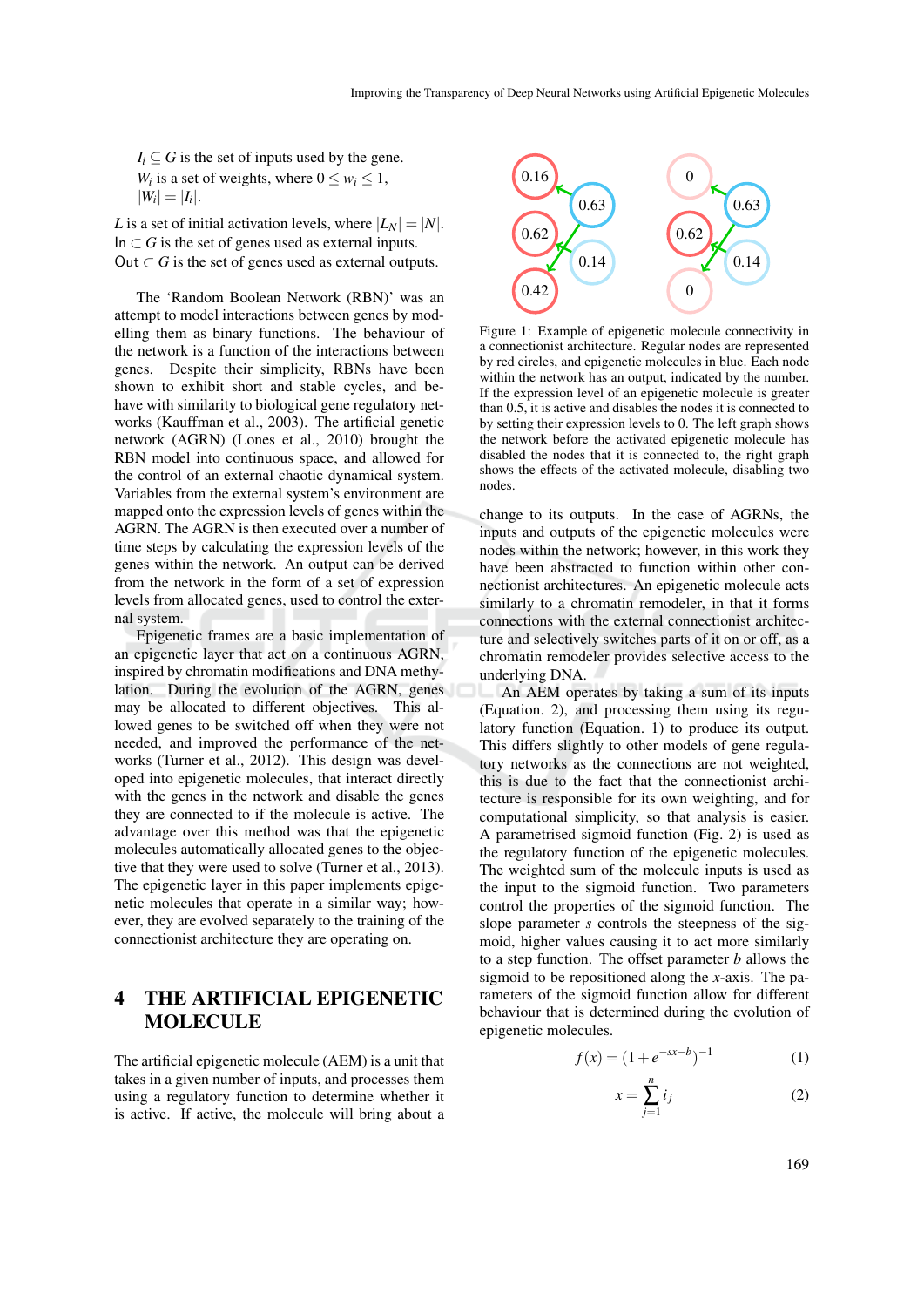

Figure 2: The sigmoid function acts as the regulatory function within an AEM, to process its inputs. The slope and offset parameters allow for more diverse behaviour.

Within this work, multiple AEMs are deployed to act on neural networks over two separate data sets to understand their functionality over different problems. The AEMs will act between the two hidden layers of the networks. The output of several nodes from the first hidden layer will act as the inputs to the AEM. The nodes from the second hidden layer will be controlled by the AEM, and will be 'switched off' if an AEM connecting to them is activated. The maximum number of inputs and outputs of the AEMs will be limited. AEMs have been designed to dynamically interact with the neural networks, meaning that they are capable of changing their behaviour based on the state of the network at any given epoch. This is advantageous over traditional pruning techniques as parts of the networks can be selectively controlled based not only on the input data, but also how the networks interpret and extract features from the input data. They have been designed with simplicity in mind, adhering to two principles. The first, is that their connectivity is absolute; it is possible to determine exactly which ANN nodes they are connected to. The second, is that they have only two states—they are either active or inactive. There is potential for AEMs to exhibit more complex behaviour; for example, the connections to nodes could be weighted. Unfortunately, this would increase the difficulty of analysing the networks, potentially resulting in the extra task of interpreting AEMs, which could be considered paradoxical as we are trying to improve the transparency of connectionist architectures. The AEL can be considered as a collection of AEMs.

### 5 EXPERIMENTATION

#### 5.1 Wall following Robot Dataset

The first neural network was trained on a dataset collected as a robot navigated a room by following the

wall of the room in an anti-clockwise direction (Freire et al., ) (shown by Figure. 3). 24 sensors arranged around the circumference of the robot collected ultrasound readings at a rate of 9 per second, constituting the attributes of the dataset. Sensor readings were collected a total of 5456 times. The class label of the dataset is the movement of the robot in that time step, recorded as moving forward, turning slightly left, turning slightly right, or turning sharply right.



Figure 3: Top-Down illustration of a wall following robot traversing a room similarly to the robot that collected the ultrasound data. This robot has only 6 ultrasound sensors, as indicated by the blue circles. The green arrows show the path that the robot will take.

#### 5.2 Cardiotocography Dataset

Cardiotocography (CTG) is a method of recording the fetal heartbeat and uterine contractions during pregnancy used to monitor the well-being of the foetus. The second dataset we will use consists of features generated from 2126 cardiotocography readings (Marques et al., ). The neural network will be trained to predict the fetal state, consisting of labels normal, suspect, and pathologic. A foetus classed as normal suggests that the foetus is healthy and no action needs to be taken. A foetus classed as suspect indicates that that some readings are abnormal and action may need to be taken in order to ensure the health of the foetus, and that further monitoring should take place. A foetus classed as pathologic indicates that multiple problems have been found in the readings, and that immediate action needs to be taken to correct reversible causes of the abnormal readings. Records with missing values will be removed from the dataset before training the neural network.

The datasets were split into three subsets (Figure. 4). Subsets A, B and C were used as the training, validation, and test set respectively when training the neural network. Set B was used as the training set when evolving the epigenetic layer, and set C was used to evaluate their effects on the performance of the neural network. Set C is never seen during the training phase of the ANN or the AEL, so that the performance of both can be evaluated with unseen data.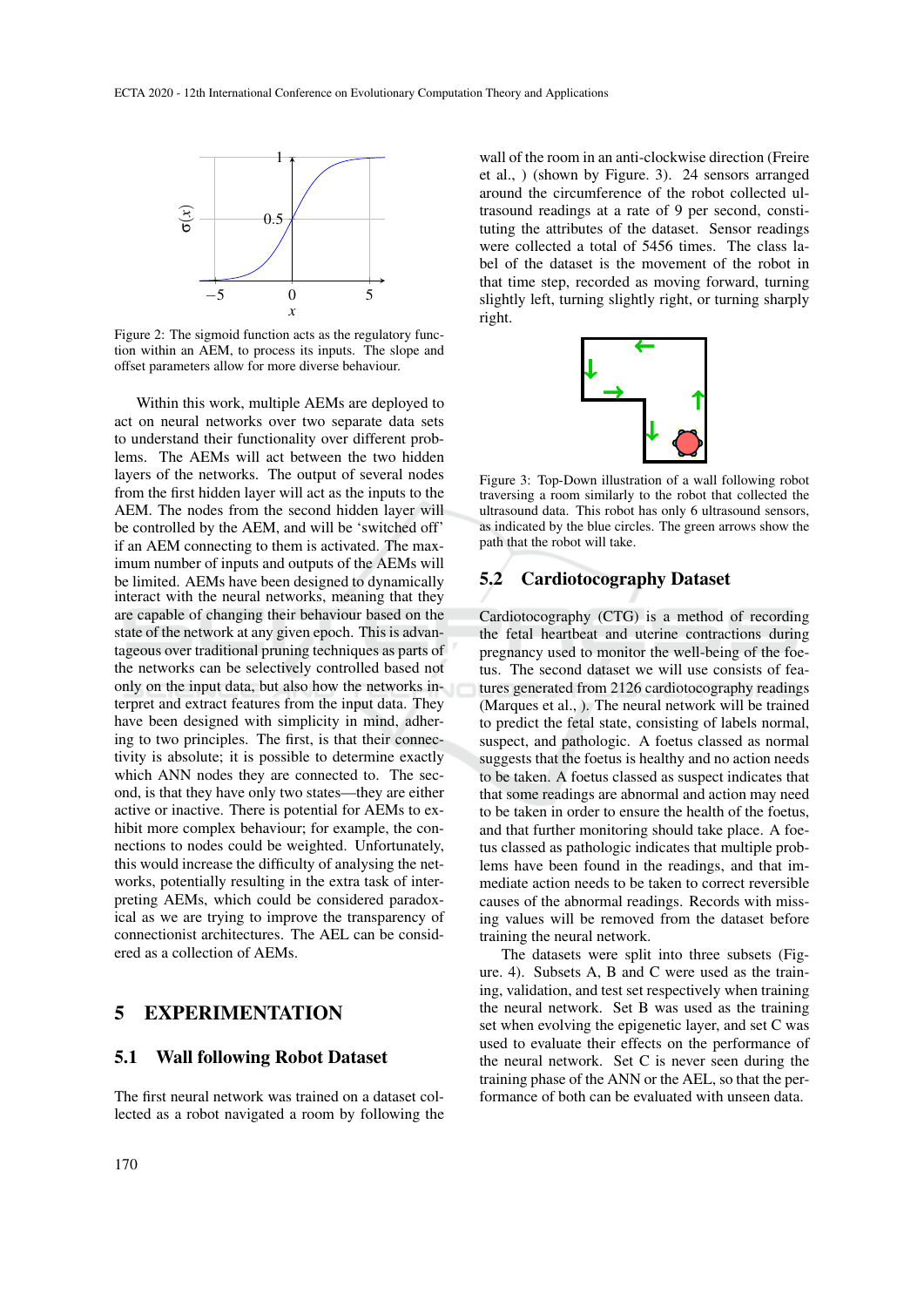

Figure 4: This diagram shows how the wall following robot dataset was split into subsets, and how the subsets were used to train the artificial neural network (ANN) and the artificial epigenetic layers (AEL). Note that set C is never seen during the training of the ANN, or the evolution of the AELs.

### 5.3 Neural Network

Neural networks consisting of two hidden layers will be trained on the datasets produced by the wall following robot and the cardiotocography machine. The first hidden layer contains 16 nodes, and the second 24. Both hidden layers use the ReLU activation function and are trained with dropout, the output layer uses the softmax activation function. The first hidden layer has a dropout of 20%, and the second 10%. Training was halted when the evaluation performance against the validation set started to decrease, to reduce the chance of overfitting the training data.

The abstract and black-box nature of neural networks means that it is difficult to construct them with an optimal architecture without resorting to trial and error. This has prompted the use of heuristics such as evolutionary algorithms (Shrestha and Mahmood, 2019; Lu et al., 2019) to find an optimal architecture. Techniques have been developed to act on neural networks that have already been trained; pruning neural networks is the act of removing redundant weights to reduce the overall size of the network. This is beneficial as it has the potential to reduce the computation time and space in memory when running such networks (LeCun et al., 1990; Han et al., 2015b; Han et al., 2015a), allowing them to run on cheaper and simpler architectures. We will attempt to discover redundant nodes within the neural networks in this paper using the artificial epigenetic layer.

#### 5.4 Artificial Epigenetic Layer

An external artificial epigenetic layer has been constructed to act on top of the trained neural networks. The layer consists of 16 epigenetic molecules, this number has been chosen as it is the number of nodes in the second hidden layer of the neural networks, meaning that it is possible for each node to be switched independently, but does not necessarily mean that each epigenetic molecule will control a different node. The number of input and output nodes that the AEMs may connect to has been limited so that individual molecules perform smaller actions that are easier to analyse. The number of outputs an AEM may connect to is limited to 1, so that a given AEM may be easily associated with a single neural network node, and the number of inputs limited to 3.

The epigenetic layer is evolved using a genetic algorithm (GA) with a population size of 512. The maximum number of generations has been set to 300; however, early termination will occur if no improvement in performance has been found after 10 generations. The population consists of members, where each member is a set of AEMs, each with a set of inputs and outputs. In terms of encoding, each member consists of a set of values representing the parameters of the activation function and the inputs and outputs it is connected to, they are constrained so that they may only be set to valid values during the execution of the GA. Members are evaluated via their fitness function, which is used to sort them based on how successful they are at solving the task. In this case, the fitness function returns 0 if the epigenetic layer causes the neural network performance to decrease upon application, as it is not desirable for the epigenetic molecules to have a negative impact on the network. If the epigenetic layer does not decrease the performance of the neural network, it returns the average percentage of weights zeroed in the network over time. Each time the population advances, a set of 8 'elite' members will be copied directly to the new generation, these are the top performing members, and are retained so that they are not lost due to random chance.

Two genetic operators are applied to the population at each generation. The recombination operator combines 2 members of the population (the parents) to produce 2 new members (the offspring). The parents are combined by swapping over attributes, in this case, the inputs and outputs of each AEM. The intention of applying the mutation operator is to produce offspring that contain desirable traits from two parents that have unique desirable traits. To increase the chance of parents with desirable characteristics being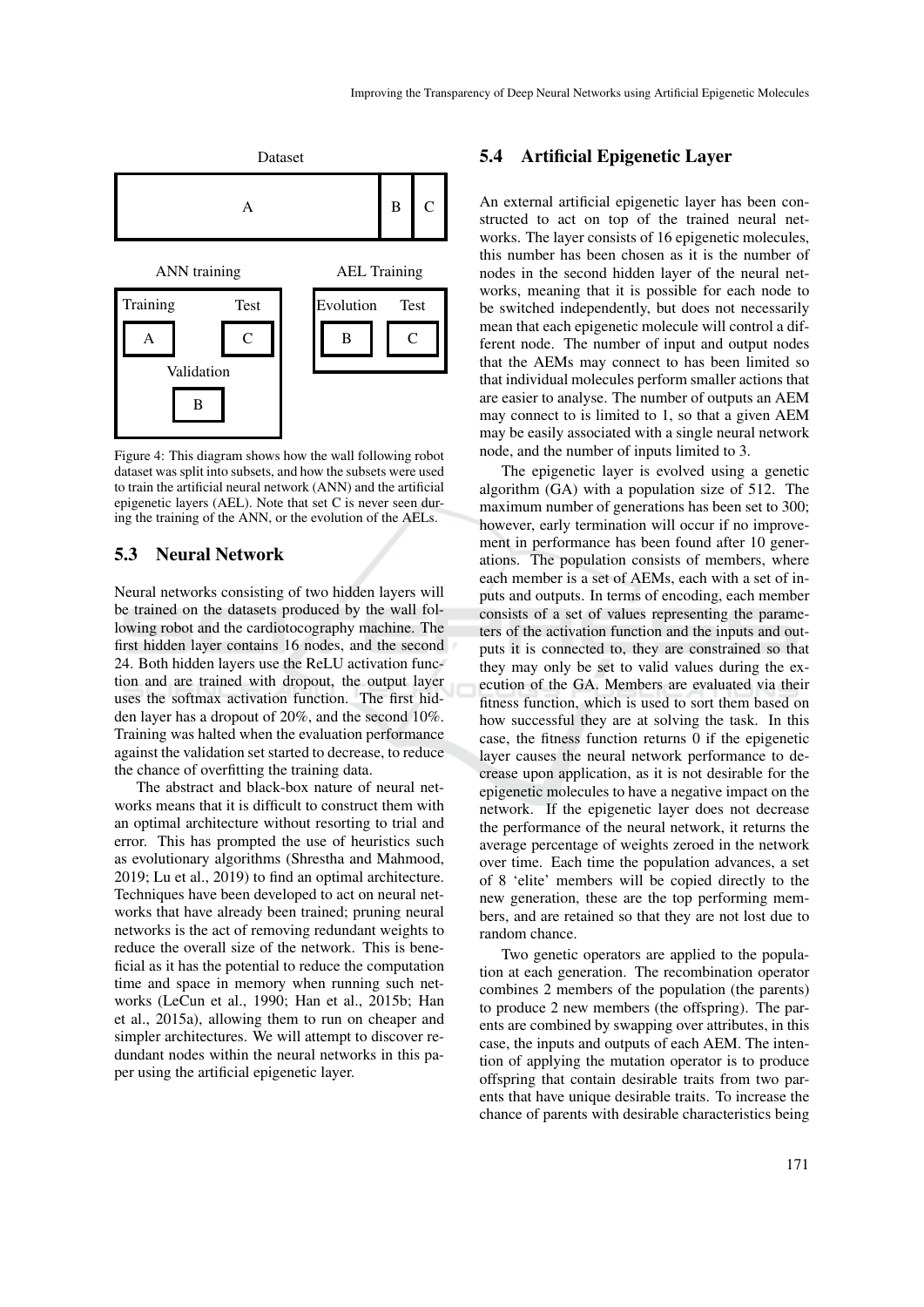chosen, they are selected using the tournament selection algorithm. An 'arena' of 16 random members is created, and the member with the highest fitness function is chosen. Parents have a 50% chance of recombining, if they are not recombined, they will be copied directly to the next generation. The mutation operator iterates through the attributes of each member and has a 20% chance of randomly changing it to another valid value. The intention of applying the mutation operator is to introduce new characteristics to the population, it has been set to occur to approximately 20% of the attributes as a compromise. If the mutation probability is too low, new characteristics will not be introduced quickly enough and the population will develop slowly; if mutation occurs too often, desirable traits are more likely to be lost and the process occurs similarly to a random search.

```
Algorithm 1: Execute genetic algorithm.
 1: P \leftarrow \{\} {Initialise initial empty population}
 2: for x = 1 \rightarrow Population size do
3: P \leftarrow P \cup Randomly initialised AGRN
4<sup>+</sup> end for
 5: for y = 1 \rightarrow Number of generations do
 6: for all p \in P do
 7: EVALUATE(p)
 8: end for
 9: Q \leftarrow \{\}\Initialise empty child population\}10: Q \leftarrow Q \cup ELITE_MEMBERS
11: repeat
12: R \leftarrow \text{TOURNAMENT\_SELECT(P)}13: R \leftarrow R \cup \text{TOURNAMENT\_SELECT(P)}14: if RANDOM CHANCE then
15: RECOMBINE(R)
16: end if
17: Q \leftarrow Q \cup R18: until |Q| is Population size
19: P \leftarrow O20: MUTATE(P)
21: end for
```
### 6 RESULTS

Five individually evolved artificial epigenetic layers (AELs) were optimised to act on each of the neural networks separately. Each of the 5 AELs acts as a repeat experiment, so that their behaviours can be compared. The AELs are restricted to connected to 3 nodes from the first hidden layer of the neural



Figure 5: This bar graph shows how the application of each of the epigenetic layers impacted the performance of the wall following robot neural network. There is an approximate 5-7% decrease in performance when the masks are applied. The performance of the neural network without an AEL applied is shown by the 'None' column. Note that the lower bound of the y axis is 80%.

networks, and a single node from the second hidden layer. During training, the fitness of the AELs was set to zero if they had a negative impact on the performance of the neural networks, as it is undesirable to reduce the performance of the networks in the process of improving its transparency. When evaluating the performance of the neural networks with the AELs applied on the test set, the performance of them decreased slightly, as shown by Figure. 5 and Figure. 6. This is to be expected, as the subset of data used to evolve the AEL contained only 10% of the dataset. The performance of the ANN did not drop below 85%, so the effects were not catastrophic.

#### 6.1 Purged Nodes

-ICATIONS If an epigenetic molecule is active 100% of the time, it has effectively removed its output node from the ANN. We will refer to a node in this state as being 'purged', and it is likely that the node is not needed in the network. Table. 1 displays which nodes from the second layer of the ANNs have been purged by each AEL. The number of nodes purged in both networks is surprisingly high, which indicates the potential for reducing the size of the networks. The occurrence of each node purged in the network predict-



Figure 6: This bar graph shows how the application of each of the epigenetic layers impacted the performance of the cardiotocography neural network. There is an approximate 0.5-2% decrease in performance when the masks are applied. The performance of the neural network without an AEL applied is shown by the 'None' column. Note that the lower bound of the y axis is 80%.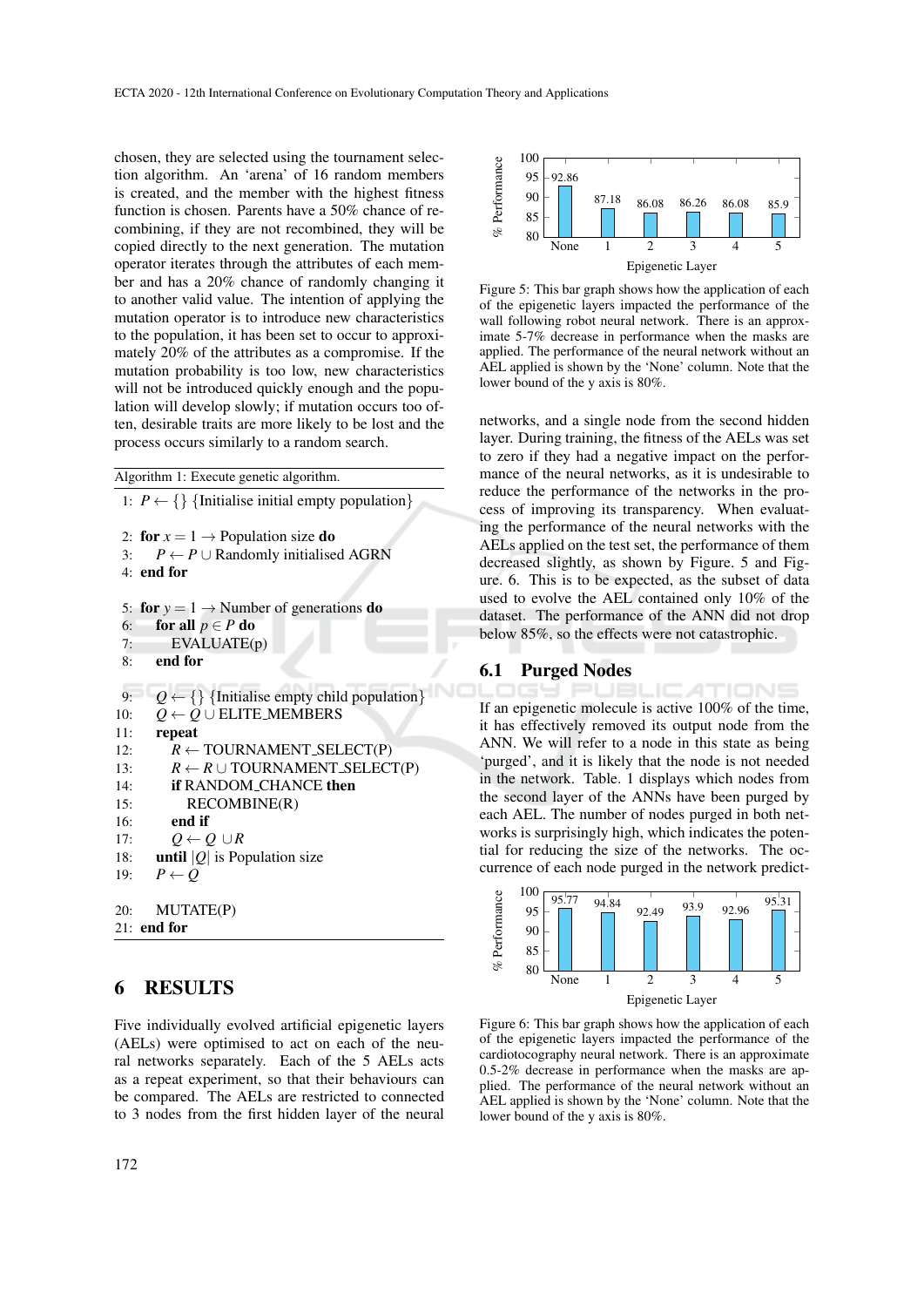ing the wall following robot dataset has been summarised in Figure. 7. Node 14 is of interest as it is purged in all the AELs, indicating that it is not crucial. Similarly, nodes 5 and 11 are present in 4 out of the 5 AELs, indicating that they may not be crucial to the overall functionality of the ANN. Many nodes are purged by a lesser amount of AELs, this may be due to the fact that the AELs were not evolved through enough generations. It could also indicate that different AELs have disabled different redundant parts of the network. The occurrence of each node purged in the network predicting the CTG dataset has been summarised in Figure. 8. Nodes 10 and 13 have been purged in 4 out of the 5 cases, strongly indicating that they are not crucial for the ANN to function. Nodes 0, 1, 2, 5, 6 and 14 are purged in 2 out of the 5 networks, the rest of the nodes featured in the graph were purged inconsistently, which again could indicate that they work in conjunction with other nodes, or that there are redundancies within the network.

Table 1: Nodes purged by each epigenetic layer. Results from the wall following robot dataset are shown in the left table, and CTG in the right.



Figure 7: This bar graph shows the amount of times a wall following robot DNN node from the second hidden layer has been purged by an AEL. The occurrence of a node is likely to indicate its importance in the network.

### 6.2 Nodes Active based on Neural Network Prediction

The dynamic behaviour of AEMs allow for nodes to be selectively deactivated. We can utilise this behaviour to determine which parts of the DNN are functionally relevant based on the prediction the network has made. To demonstrate this, we will analyse the first AEL acting on the wall following robot task, and the fifth AEL acting on the CTG data.



Figure 8: This bar graph shows the amount of times a Cardiotocography DNN node from the second hidden layer has been purged by an AEL. The occurrence of a node is likely to indicate its importance in the network.

The activity of each node in the wall following robot DNN that was selectively switched by an AEM according to the network prediction has been summarised in Table. 2. AEMs that are always active or inactive, in addition to AEMs that do not have outputs have not been included as they do not show dynamic behaviour. The behaviour of the AEM controlling node 15 is of particular interest, as it is disabling the node for a majority of the time that the ANN is predicting a slight right turn, indicating that node 15 is unlikely to be involved in the ANN's decision to predict that class. Lower numbers indicate that a node is likely to be required for the network to predict a particular task. All three nodes are never disabled when the network is predicting a slight left turn, indicating that they are likely to be required for the ANN to predict this.

The activity of each node in the CTG DNN that was selectively switched by the fifth AEL based on the network prediction has been displayed in Table. 3. All three nodes are active approximately 50% of the time when the network is predicting a normal state, indicating that they are probably involved in predicting this class. Nodes 1 and 15 are deactivated most of the time when the network is predicting a suspect case, indicating that they are not very involved in the prediction of this class. All three nodes are very inactive when the network is predicting a pathologic state, indicating that they are not very involved when predicting this class.

Table 2: Nodes deactivated based on wall following robot network prediction.

| Node | <b>Time inactive</b> |          |         |          |
|------|----------------------|----------|---------|----------|
|      | forward              | sh right | sl left | sl right |
| 2    | 48.3%                | 18.8%    | $0\%$   | 29.3%    |
| 10   | 0.4%                 | 29.3%    | $0\%$   | 51.2%    |
| 15   | $12.8\%$             | 8.2%     | $0\%$   | 92.7%    |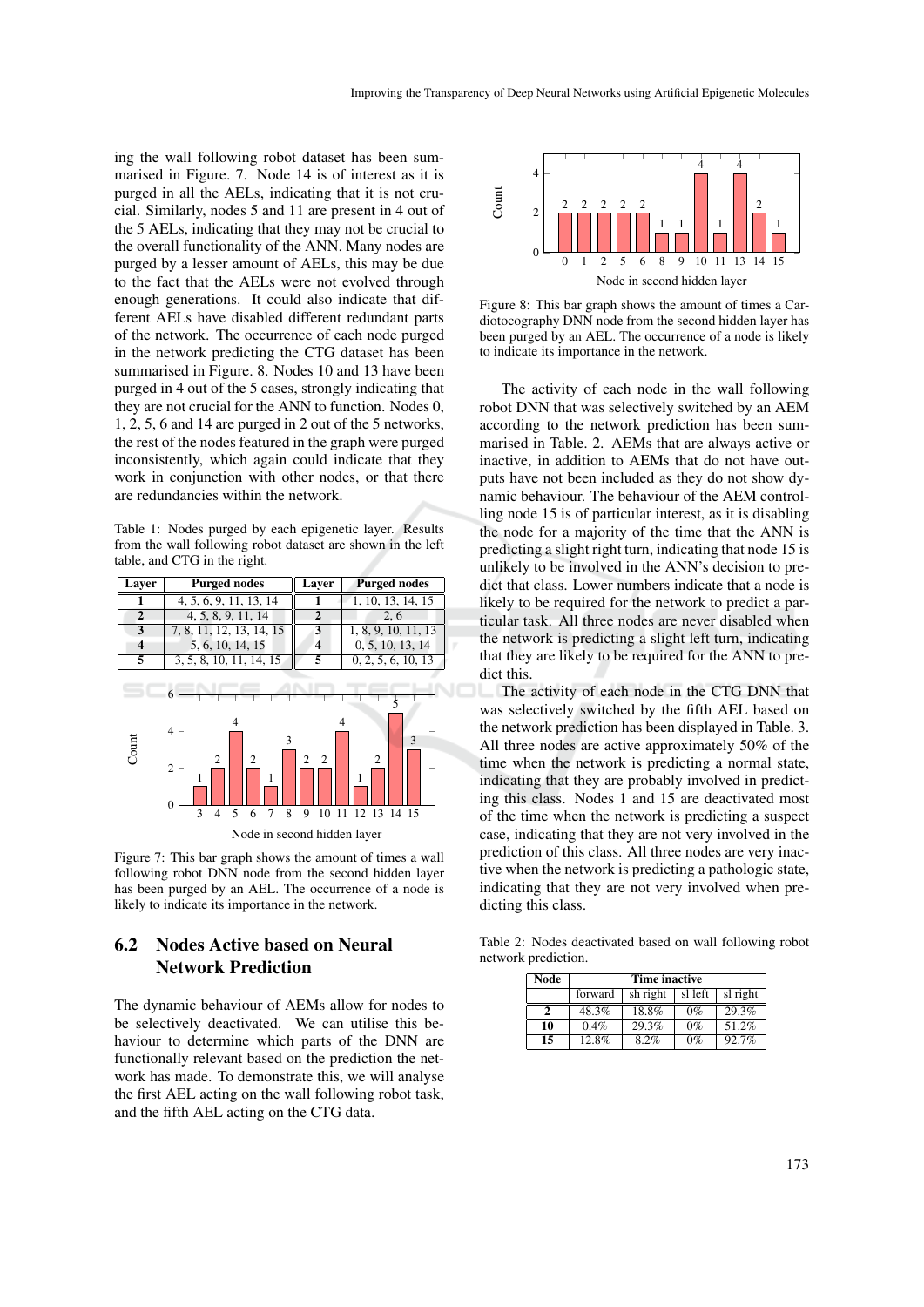Table 3: Nodes deactivated based on CTG network prediction.

| Node | <b>Time inactive</b> |         |            |  |
|------|----------------------|---------|------------|--|
|      | normal               | suspect | pathologic |  |
|      | 53.0%                | 91.2%   | 15.4%      |  |
| 14   | 54.8%                | 35.3%   | $0\%$      |  |
| 15   | 53.0%                | 70.6%   | $7.7\%$    |  |

## 7 CONCLUSION

In this paper we have designed an artificial epigenetic layer (AEL) to act externally on two deep learning networks (DNNs) in order to improve the transparency of them. The AEL is constructed of artificial epigenetic molecules (AEMs), designed with simplicity in mind for ease of analysis. We will now conclude with what our AEL has allowed us to achieve in the scope of improving the transparency of the DNN, followed by areas for improvement and further research.

Purging nodes is the process of effectively removing them from the network. The AEL has been shown to be capable of purging nodes from the second layer of the neural networks. This provides a basic level of transparency as to which nodes are not crucial to the functionality of the ANN. Purging nodes is also beneficial as it reduces the overall size of the networks, potentially reducing the processing time and space in memory, which could allow for the networks to run on simpler, cheaper architectures.

The activity of nodes was analysed based on the prediction the networks were making at the time. This primarily indicated which nodes within the networks were required, for the networks to make such predictions. Analysing the activity of nodes in this way could help to describe the processing that is occurring within the networks to determine the reasoning behind the decisions that they are making.

The neural networks used during experimentation solved relatively simple tasks, when considering other tasks that DNNs excel at such as image recognition.

Future work may involve the application of AELs to more complicated DNNs, which may help to uncover more complex network behaviour that would further demonstrate the potential of AELs. To make this more computationally feasible, a more efficient AEL must be developed that interacts directly within the implementation of the network. The subsets of training data used to train the AELs was limited in size due to the majority of the data being used to train the ANN, training the AELs with more data is likely to cause less of an ANN performance drop.

#### ACKNOWLEDGEMENTS

This work was supported by the Engineering and Physical Sciences Research Council through the Project entitled Artificial Biochemical Networks: Computational Models and Architectures under Grant EP/F060041/1

### REFERENCES

- Adadi, A. and Berrada, M. (2018). Peeking inside the blackbox: A survey on explainable artificial intelligence (xai). *IEEE Access*, 6:52138–52160.
- Caruana, R., Lou, Y., Gehrke, J., Koch, P., Sturm, M., and Elhadad, N. (2015). Intelligible models for healthcare: Predicting pneumonia risk and hospital 30-day readmission. In *Proceedings of the 21th ACM SIGKDD international conference on knowledge discovery and data mining*, pages 1721–1730.
- Chai, B., Huang, J., Cairns, B. R., and Laurent, B. C. (2005). Distinct roles for the rsc and swi/snf atpdependent chromatin remodelers in dna double-strand break repair. *Genes & development*, 19(14):1656– 1661.
- Che, Z., Purushotham, S., Khemani, R., and Liu, Y. (2015). Distilling knowledge from deep networks with applications to healthcare domain. *arXiv preprint arXiv:1512.03542*.
- Cortez, P. and Embrechts, M. J. (2013). Using sensitivity analysis and visualization techniques to open black box data mining models. *Information Sciences*,  $225:1 - 17$ .
- Ding, C. and Tao, D. (2015). Robust face recognition via multimodal deep face representation. *IEEE Transactions on Multimedia*, 17(11):2049–2058.
- Freire, A., Veloso, M., and Barreto, G. Wall-<br>following robot navigation data set. following robot navigation data set. https://archive.ics.uci.edu/ml/datasets/Wall-Following+Robot+Navigation+Data.
- Gracey, A. Y. (2007). Interpreting physiological responses to environmental change through gene expression profiling. *Journal of Experimental Biology*, 210(9):1584– 1592.
- Haig, D. (2004). The (dual) origin of epigenetics. In *Cold Spring Harbor Symposia on Quantitative Biology*, volume 69, pages 67–70. Cold Spring Harbor Laboratory Press.
- Hailesilassie, T. (2016). Rule extraction algorithm for deep neural networks: A review. *arXiv preprint arXiv:1610.05267*.
- Han, S., Mao, H., and Dally, W. J. (2015a). Deep compression: Compressing deep neural networks with pruning, trained quantization and huffman coding. *arXiv preprint arXiv:1510.00149*.
- Han, S., Pool, J., Tran, J., and Dally, W. (2015b). Learning both weights and connections for efficient neural network. In *Advances in neural information processing systems*, pages 1135–1143.